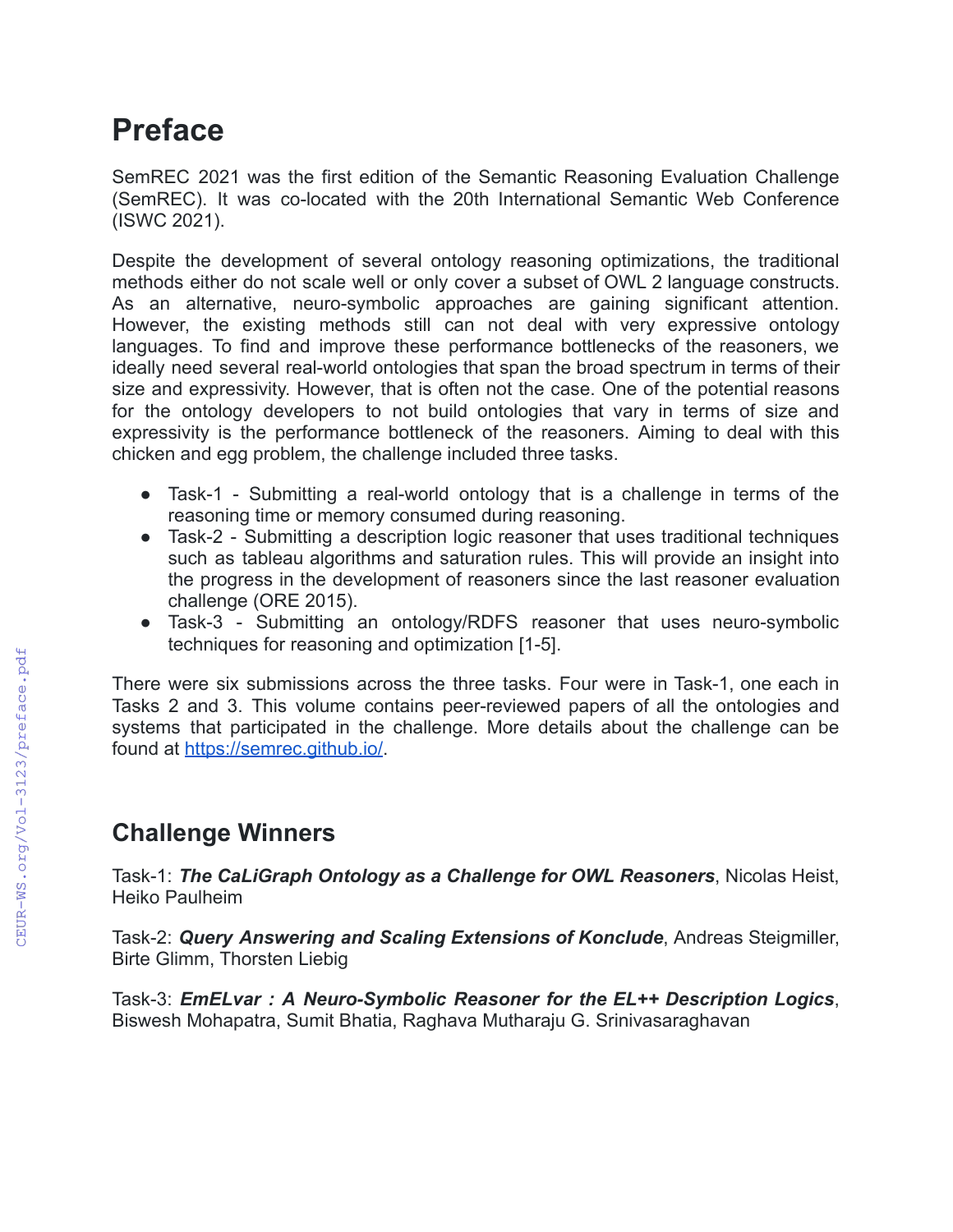## **Presentations**

All the six submissions to SemREC 2021 presented their work at the ISWC 2021 conference on October 27, 2021. Around 20 members attended this session. The following was the schedule of the presentations.:

- Challenge overview 10 min. live.
- A Reasoner-Challenging Ontology from the Microelectronics Domain (presented by Frank Wawrzik) - 5 min recorded + 2 min live Q&A
- Reasoning Challenges on Gene Variants Data (presented by Asha Subramanian) - 5 min recorded + 2 min live Q&A
- CaLiGraph Ontology (presented by Nicolas Heist) 5 min recorded + 2 min live Q&A
- DACOC3 (presented by Johannes Frey) 5 min recorded + 2 min live Q&A
- EmELvar (presented by Biswesh Mohapatra) 5 min recorded + 2 min live Q&A
- Query Answering and Scaling Extensions of Konclude (presented by Andreas Steigmiller) - 5 min recorded + 2 min live Q&A
- Wrap-up 5 min live.

# **Evaluations**

For fair evaluation, we ran all the submissions on our hardware. In summary-

- For task 1, all four submitted ontologies were evaluated in terms of the time-taken (in seconds) by different OWL 2 DL reasoners (HermiT 1.4.5.456, JFact 5.0.05, Konclude 0.7.0, Openllet 2.6.46 , and Pellet 2.3.6). We set the heap space to 24GB. The time-out was set to 30 minutes. We reported the average time taken in 2 independent runs for the classification task.
- For task 2, we evaluated the submitted description logic reasoner [Konclude](https://github.com/konclude/Konclude/releases/download/v0.7.0-1135/Konclude-v0.7.0-1135-Linux-x64-GCC-Static-Qt5.12.10.zip) [0.7.0](https://github.com/konclude/Konclude/releases/download/v0.7.0-1135/Konclude-v0.7.0-1135-Linux-x64-GCC-Static-Qt5.12.10.zip) in terms of time-taken(in seconds) and memory consumed (in GB) on the test ontologies.
- For task 3, we evaluated the submitted neuro-symbolic reasoner EmELvar for the subsumption task on the test ontologies in terms of Hits at ranks 1, 10 and 100, median rank, and  $90<sub>th</sub>$  percentile rank.

For more details refer to https://semrec.github.io/evaluation.html.

# **Organization**

In this section, we list the people who organized and contributed to the success of this event.

### **Challenge Chairs**

- Gunjan Singh, [KRaCR Lab](https://kracr.iiitd.edu.in/), [IIIT-Delhi, India](https://iiitd.ac.in/)
- Raghava Mutharaju, [KRaCR Lab](https://kracr.iiitd.edu.in/), [IIIT-Delhi, India](https://iiitd.ac.in/)
- Pavan Kapanipathi, [IBM T.J. Watson Research Center,](https://www.research.ibm.com/labs/watson/) USA